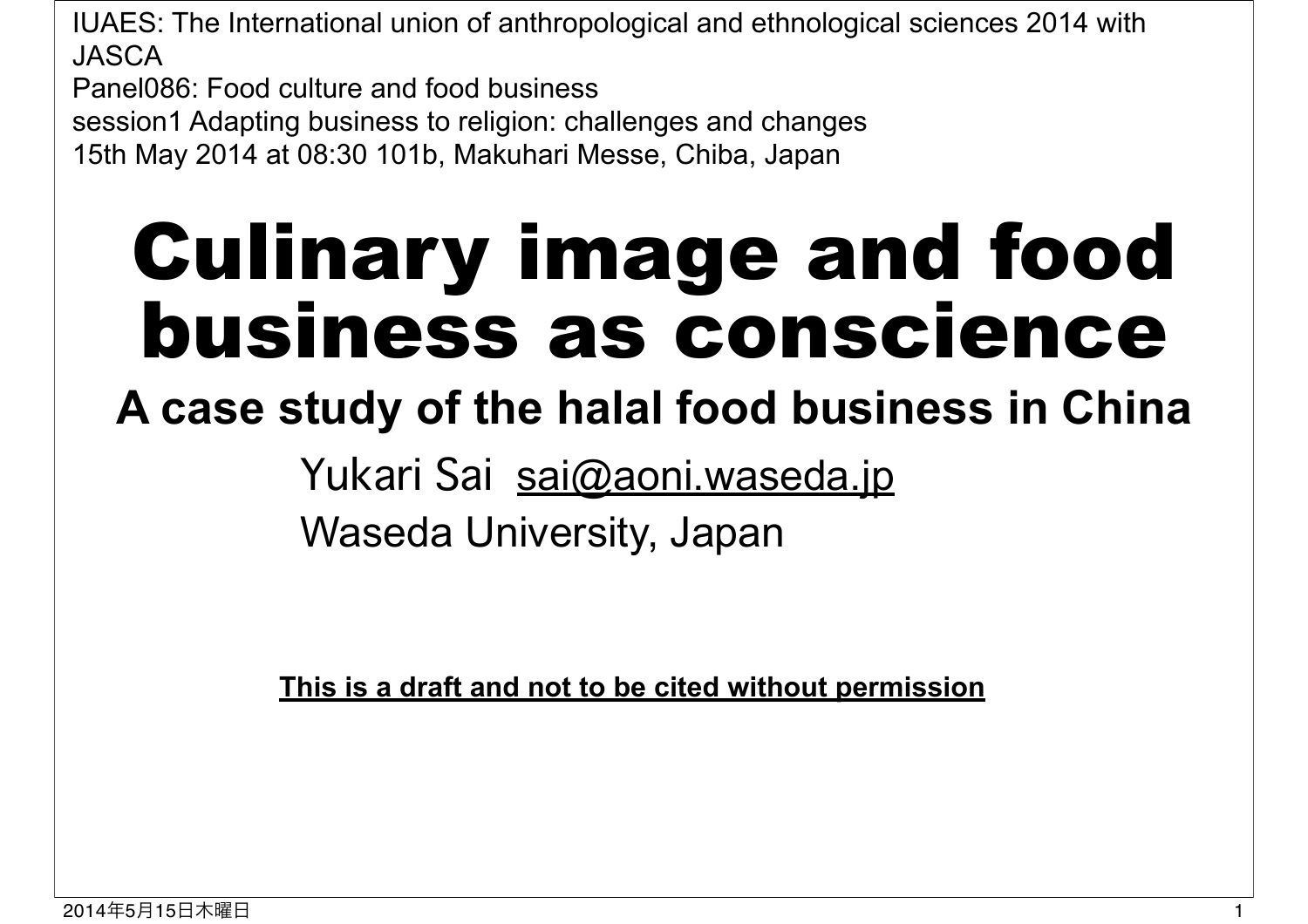### 1.1. Ethnic Term "qingzhen" and Modern Halal

- ๏ Traditional signs and meanings of "*qingzhen*"
- ๏ Food, commodity, and shops which Muslims are able to use without anxiety
	- ๏ cf. *Qinzehsi*清真寺(*Masjid*),*Qinzhenyan* 清真言(*Shahahda*), *Qignzhenli*清真暦  $(Islamic calendar)$  etc
	- "Islamic", "of Muslims"



**Food of** 

清真牌

**Muslims**



### Official involvement and Standardization

### of qingzhen food management

- $\bullet$  related sections of governments + Islamic associations
- **◎ | Qingzhen清真⇒Halal**

ethnic, cultural and economic capital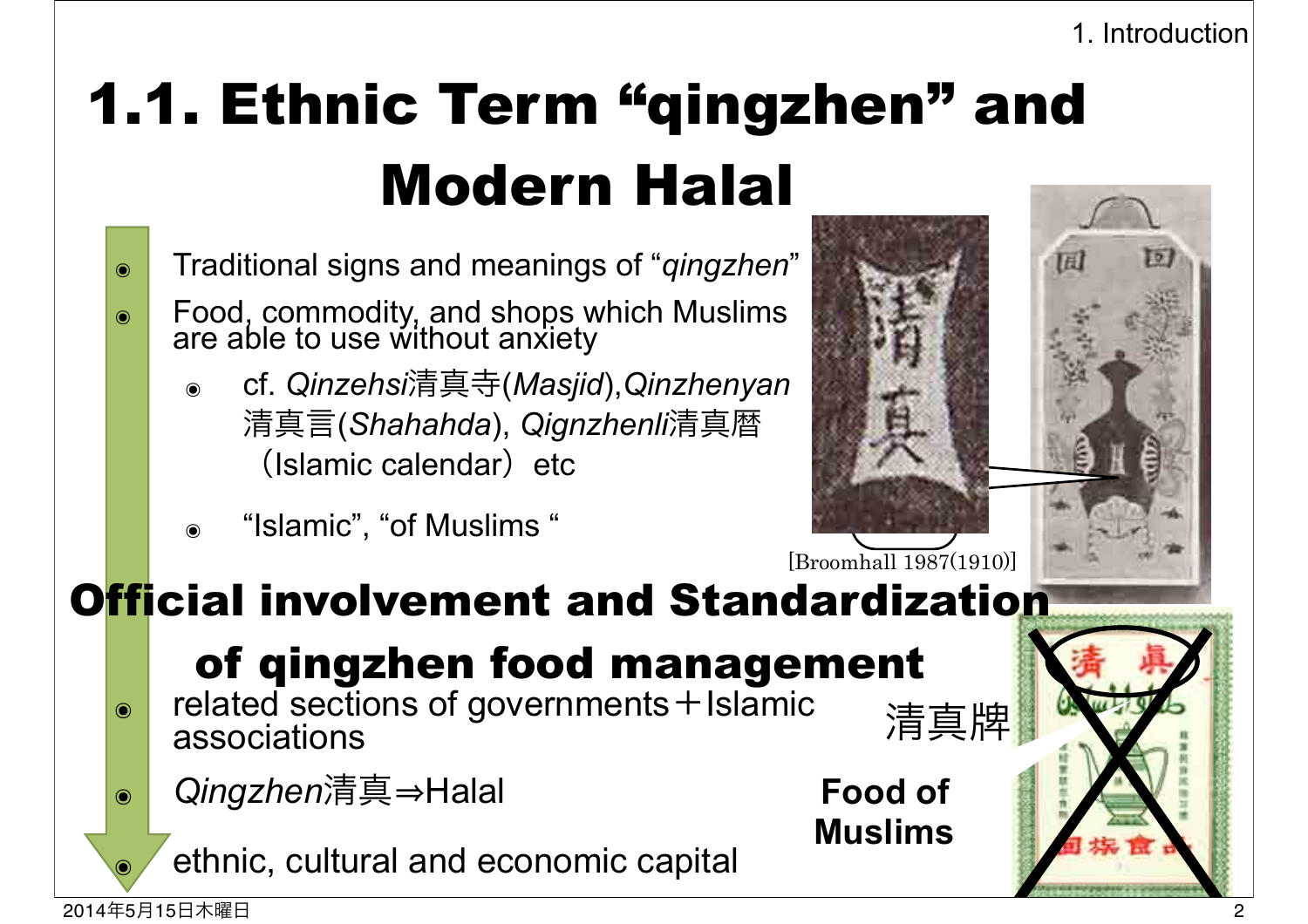# 1.2. Objectives

- **G** How both Muslims and non-Muslims in China interpret and consume qingzhen foods?
- **G** How consumers assess qinzhen foods?
- **How food service providers leverage** the concept of halal in China?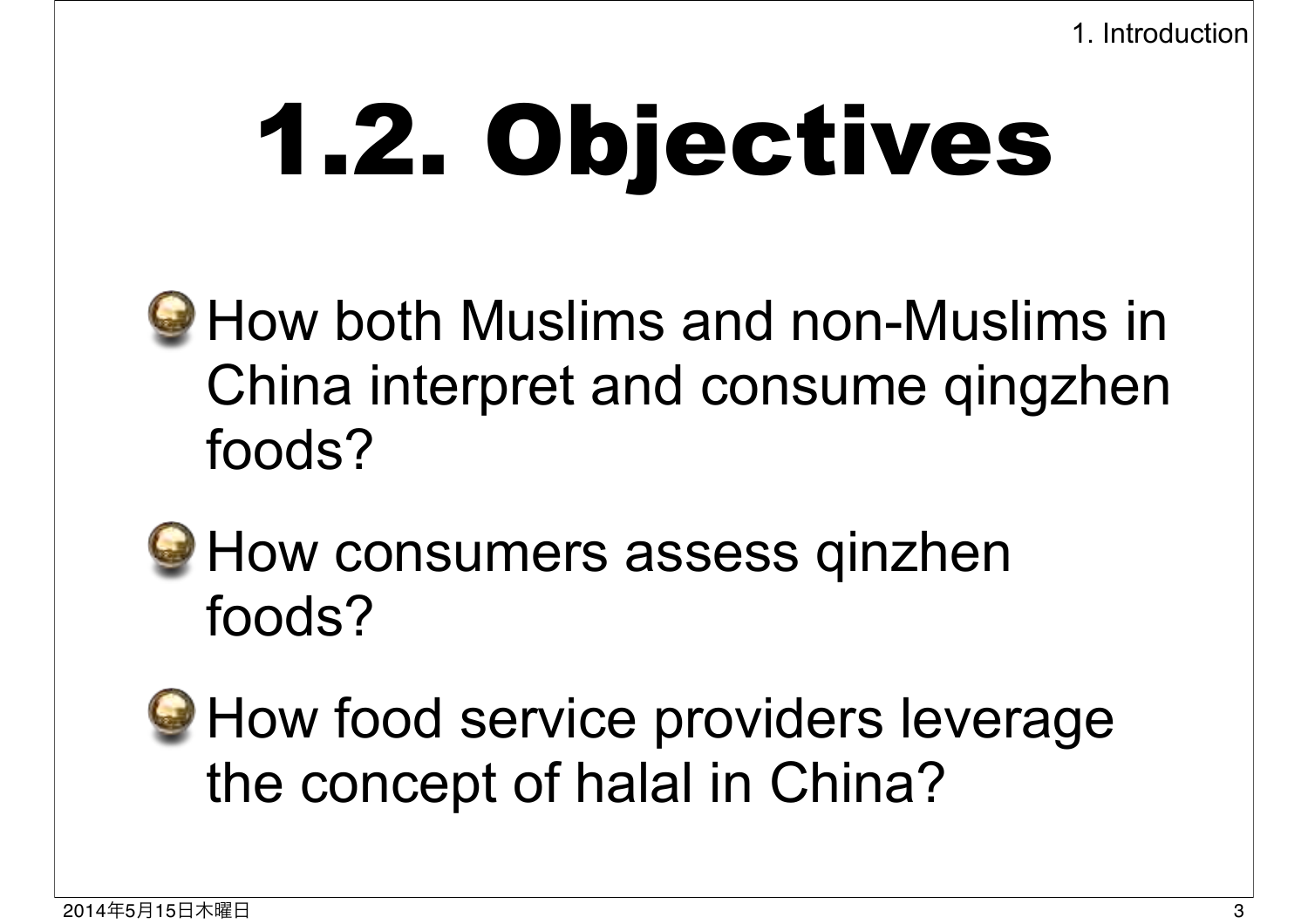1. Introduction

## Research Method



- ๏ Review of qingzhen/halal related articles on publication and website
- ๏ Data collected through fieldworks in China and Malaysia.
	- ๏ Fujian, China: Total 6 weeks, February and Sptember 2010, 2011
	- ๏ Kuara lumpur, Malaysia: about 20days, April 2010, 2011
- ๏ Interview and participant observation.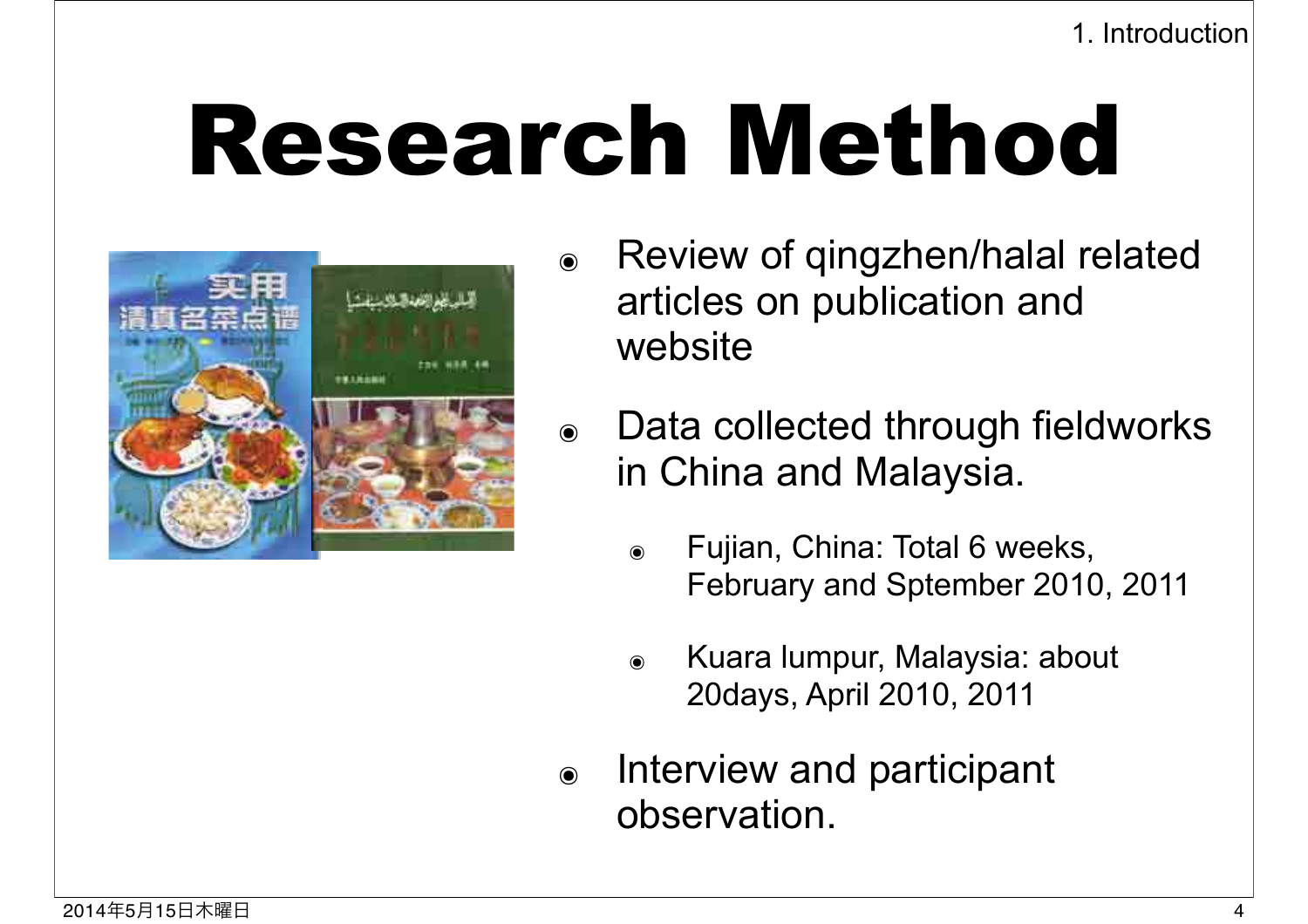# 1.3. Main Findings

- ๏ a) Halal and the term *qingzhen*, originally the Mandarin translation for Islam, have been negotiated through the institutionalization of *qingzhen* food regulation
- ๏ b) With today's increasing global awareness of the halal market, *qingzhen* foods and cuisine have been rediscovered as ethnic, cultural, and economic capital
- ๏ c) Modern halal brought new players into the *qingzhen* food business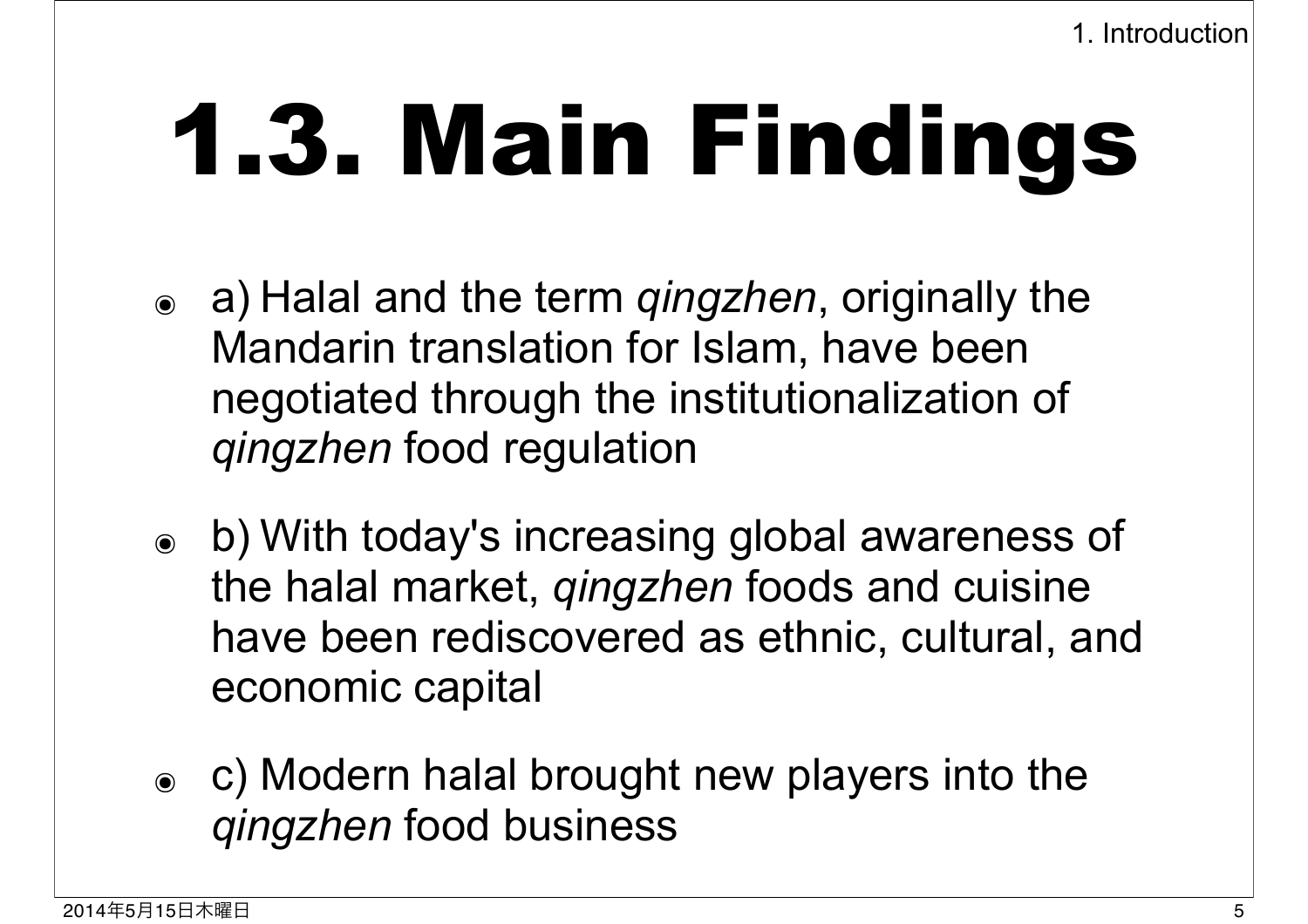1. Introduction

## 1.3. Main Findings

- ๏ d) Attempts to practice religiously correct eating to the extent possible within a given circumstances
- ๏ e) Attitudes to availability and options
- ๏ f) Honesty of the service provider is an important element for consumers.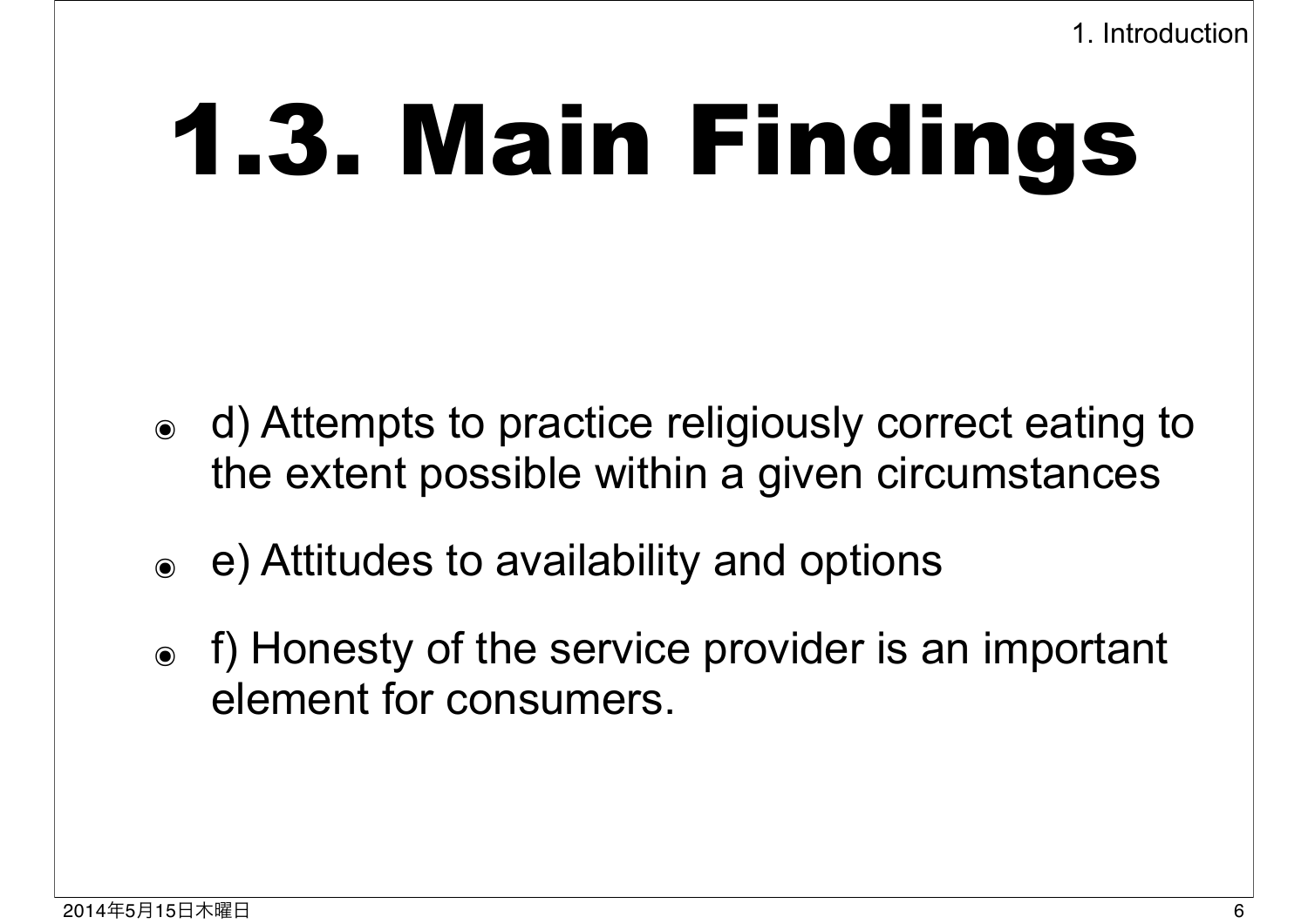# 1.3. Main Findings

- ๏ g) Culinary image of *qingzhen* cuisine have also emerged through the historical interactions of regional food cultures and Islamic religious culture in China.
- ๏ h) Relationship between the common notions of a cuisine and the practicalities of the food businessa complex of religious, regional, and ethnic dimension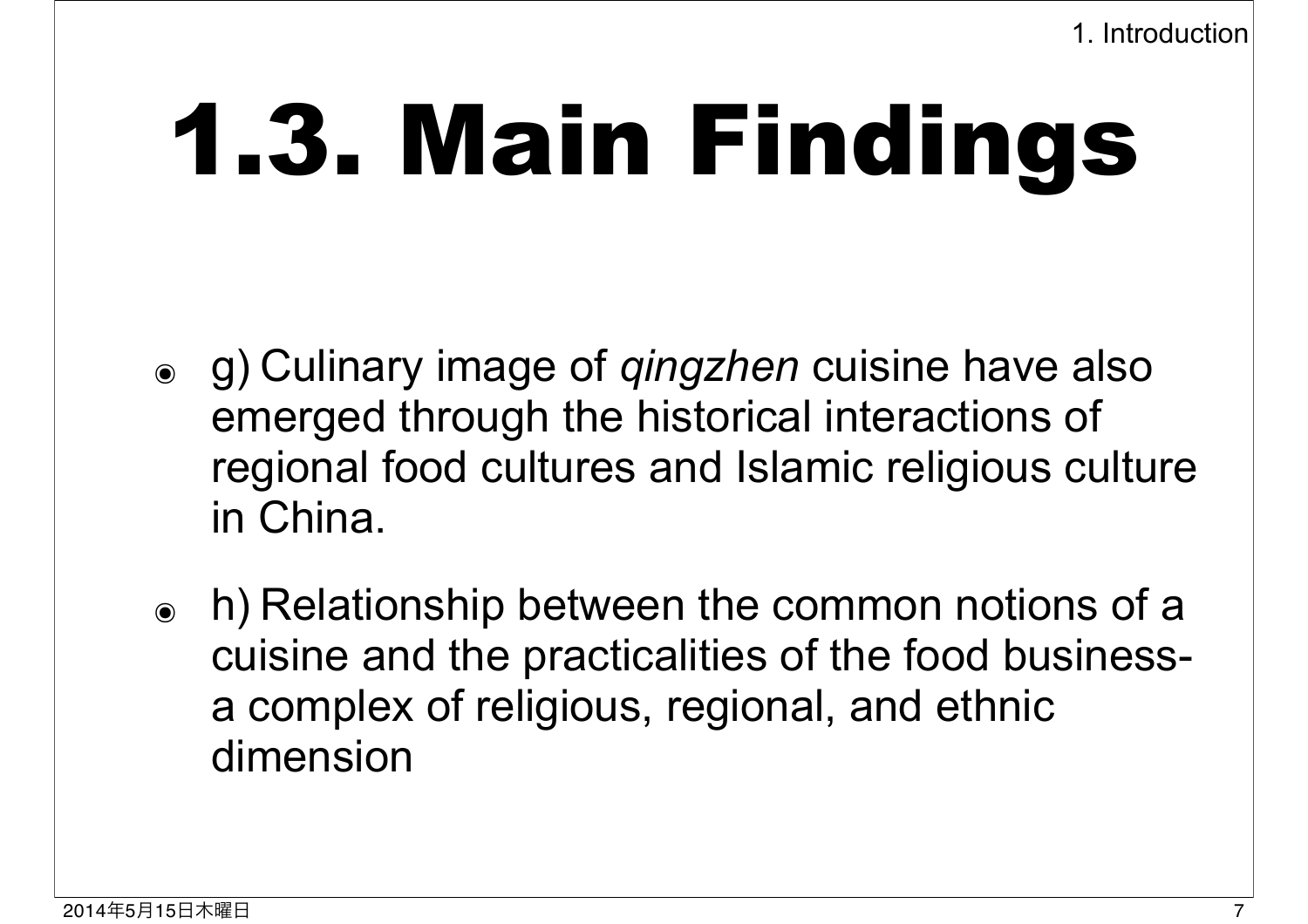## Outline

- ๏ 1. Introduction
- ๏ 2. Standardizing *qingzhen*: top-down policies
- ๏ 3. Daily *qingzhen* food practices and interpretations
- ๏ 4. *Qingzhen* cuisine and regional food
- ๏ 5. Conclusion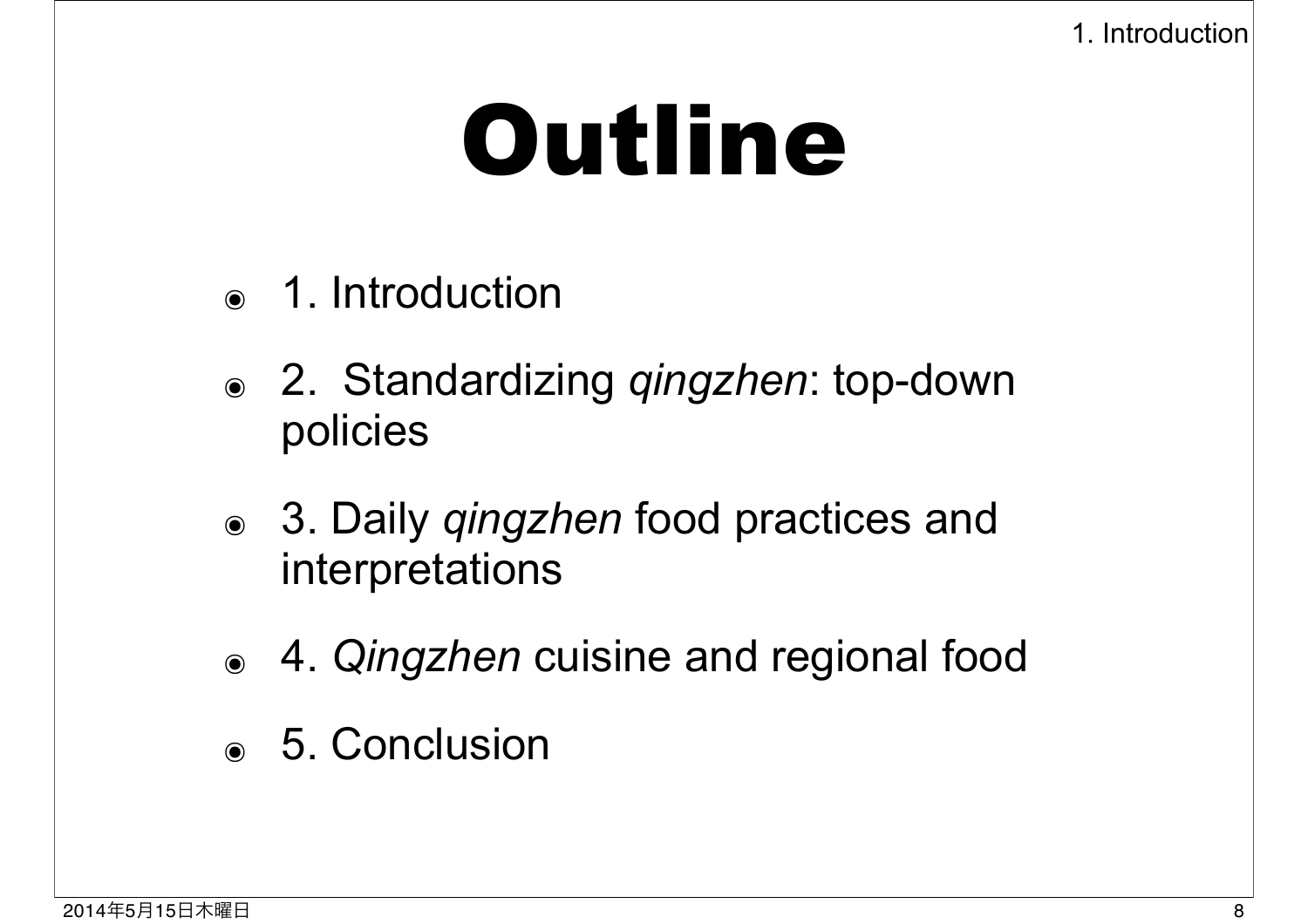### 2-1. Traditional sign and meanings of "qingzhen"

"Water-pot signifies **ceremonial cleanliness**, and is a guarantee that **no pork is use"**

**"**The two characters on the tea-pot are **'pure and true'.** " [Broomhall 1987(1910)]



**Special measure of meat and food service for ethnic (minorities**

• "Qingzhen" = "Custom of ethnic minority", "Food of the Hui people", "Pork-prohibited minorities", "Islam"

1950

1900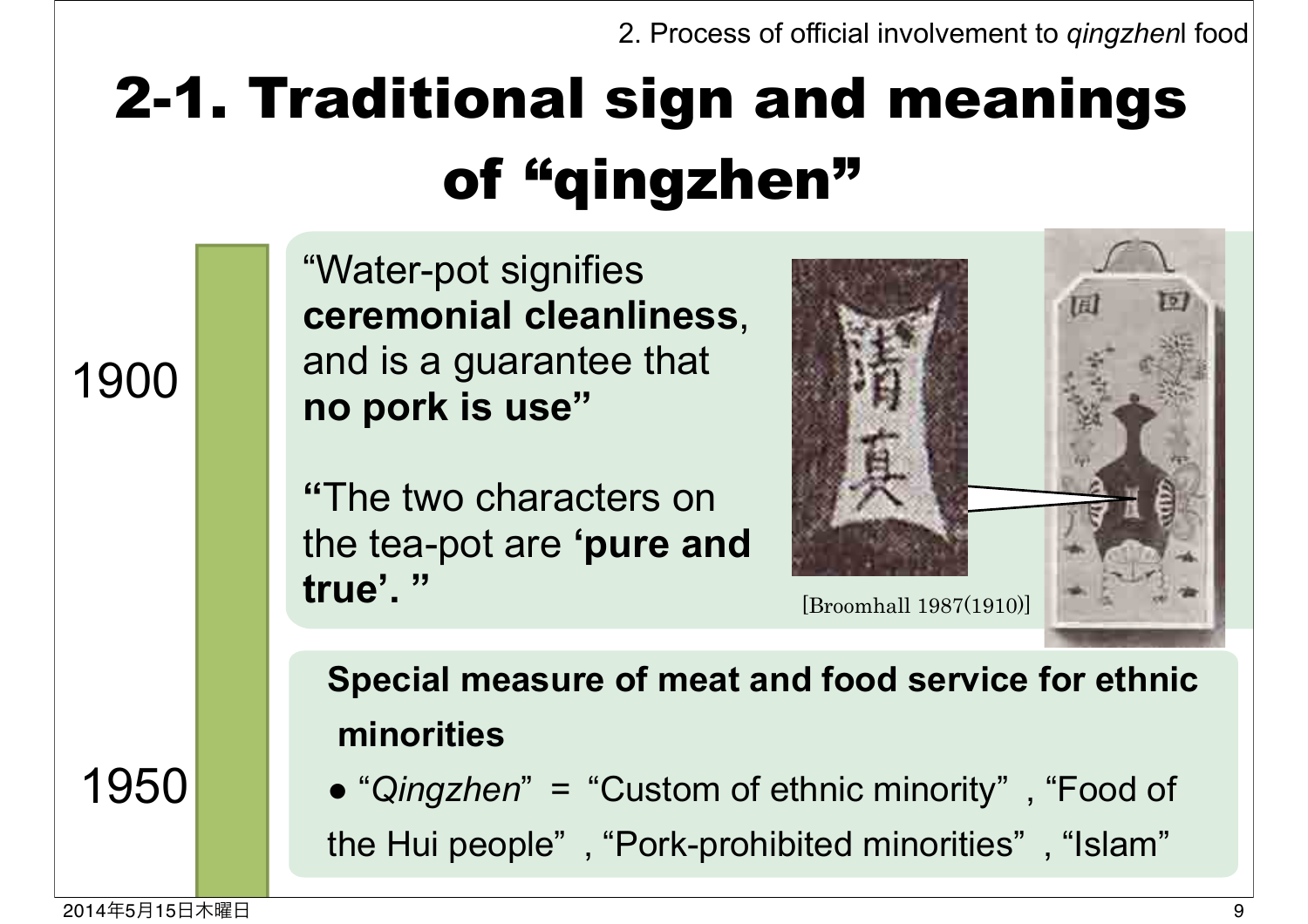### 2-2. "Qingzhen" mark and Standardizing halal food business

mid of 1990s

- The official rule for halal food production and control by **local government**
- "Qingzhen" = "Custom of ethnic minority"
- Emphasis on the **ethnic** of the persons who engaged in.



#### 2000s **Halal related Books are published by state-run publishers**

- "*Qingzhen* food", "*Qingzhen* food industry", "*Qingzen* food management"
- "Qingzhen food"≃"Halal food"

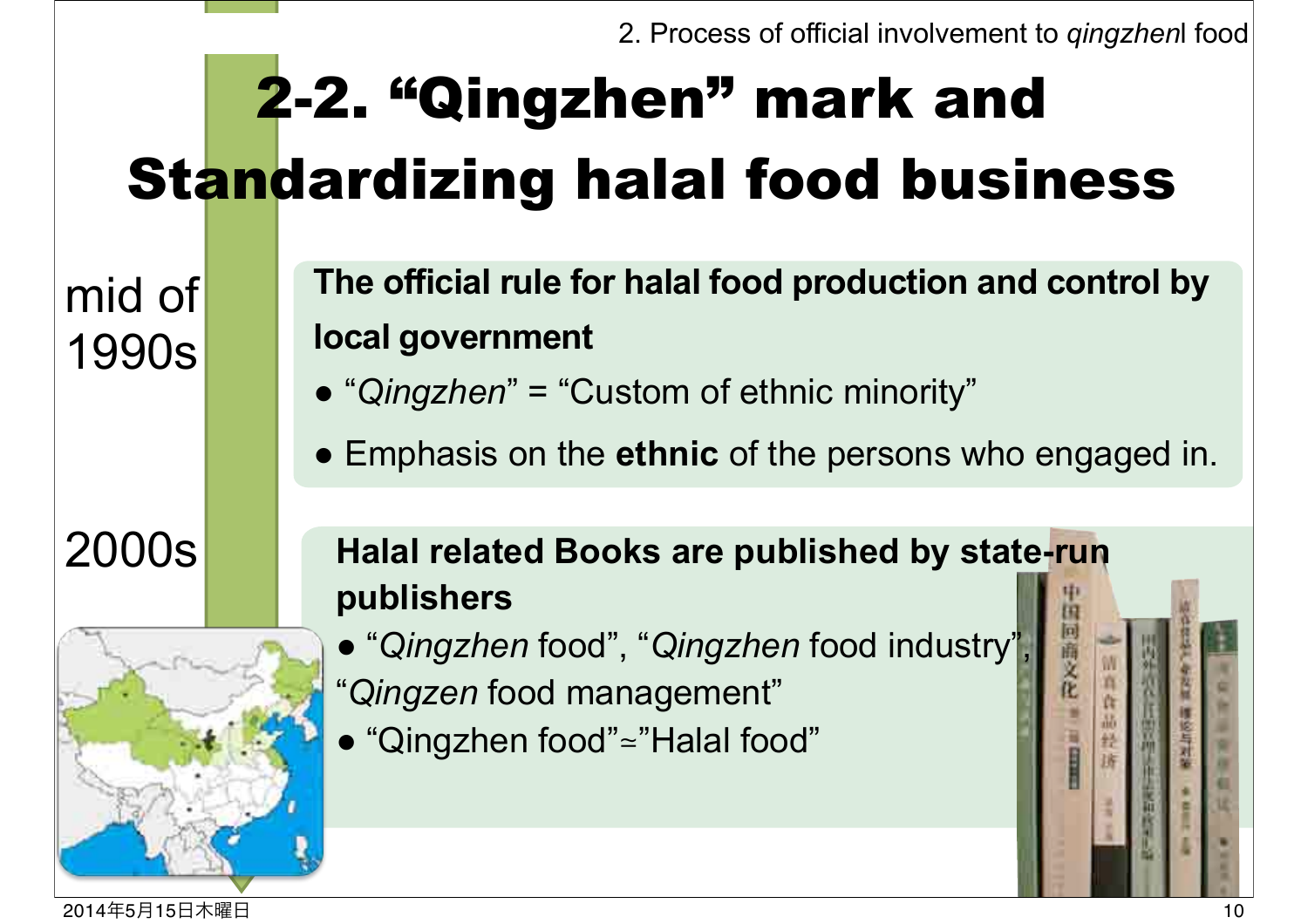### 2-2. "Qingzhen" and Standardizing halal food business

2010s

#### **Guideline for halal food certification**

- "Qingzhen" was defined as "Halal", also as "*cultural* and economic capital"
- Referred to "General Guidelines for Use of the Term "HALAL" by The Codex Alimentarius Commission, FAO, UN
- Ningxia Hui autonomous region (2009)
- Five provinces in the west part of china signed to establish confederal guideline (2012).





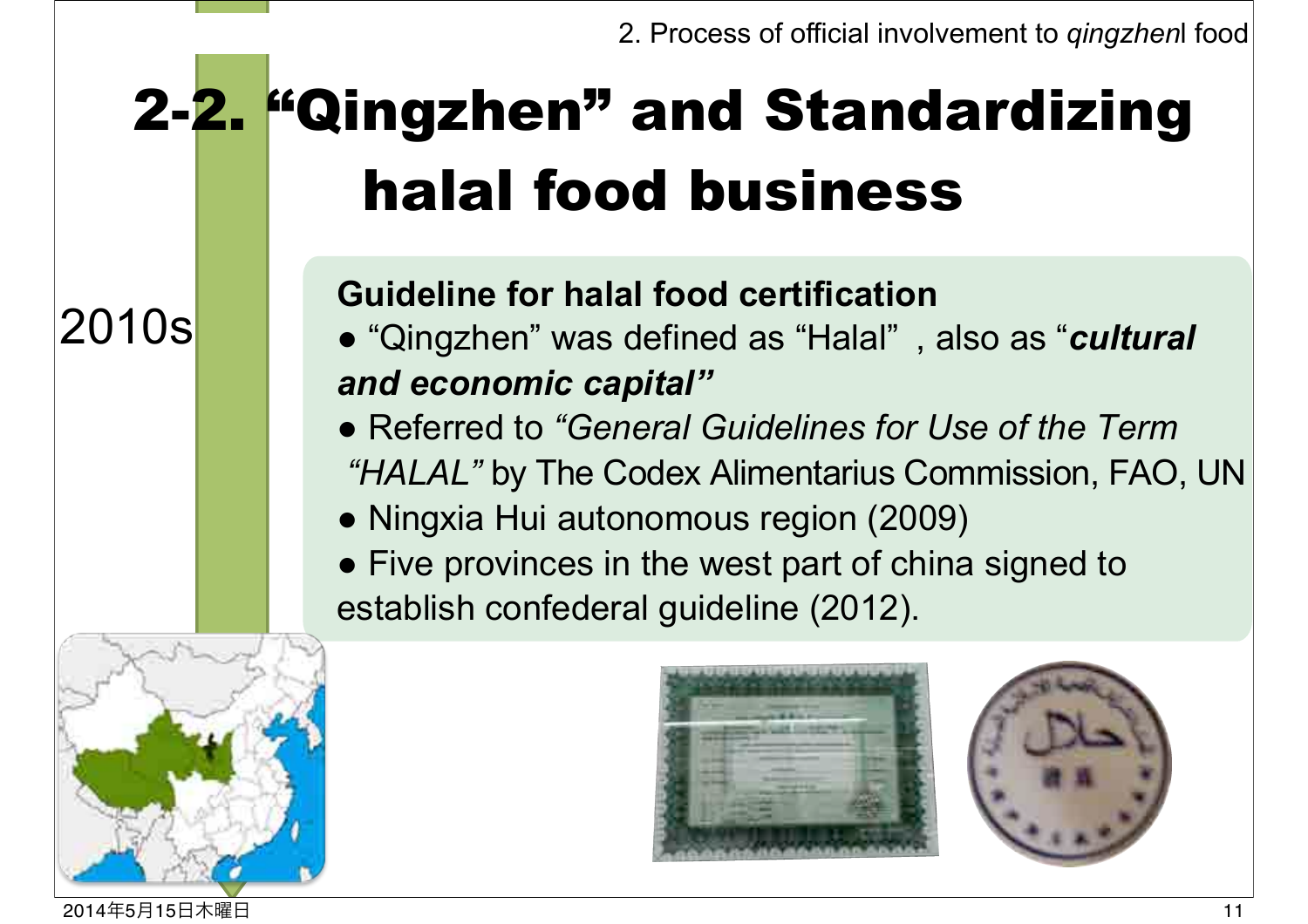### Voluntary labeled "Qingzhen"





2014年5月15日木曜日 12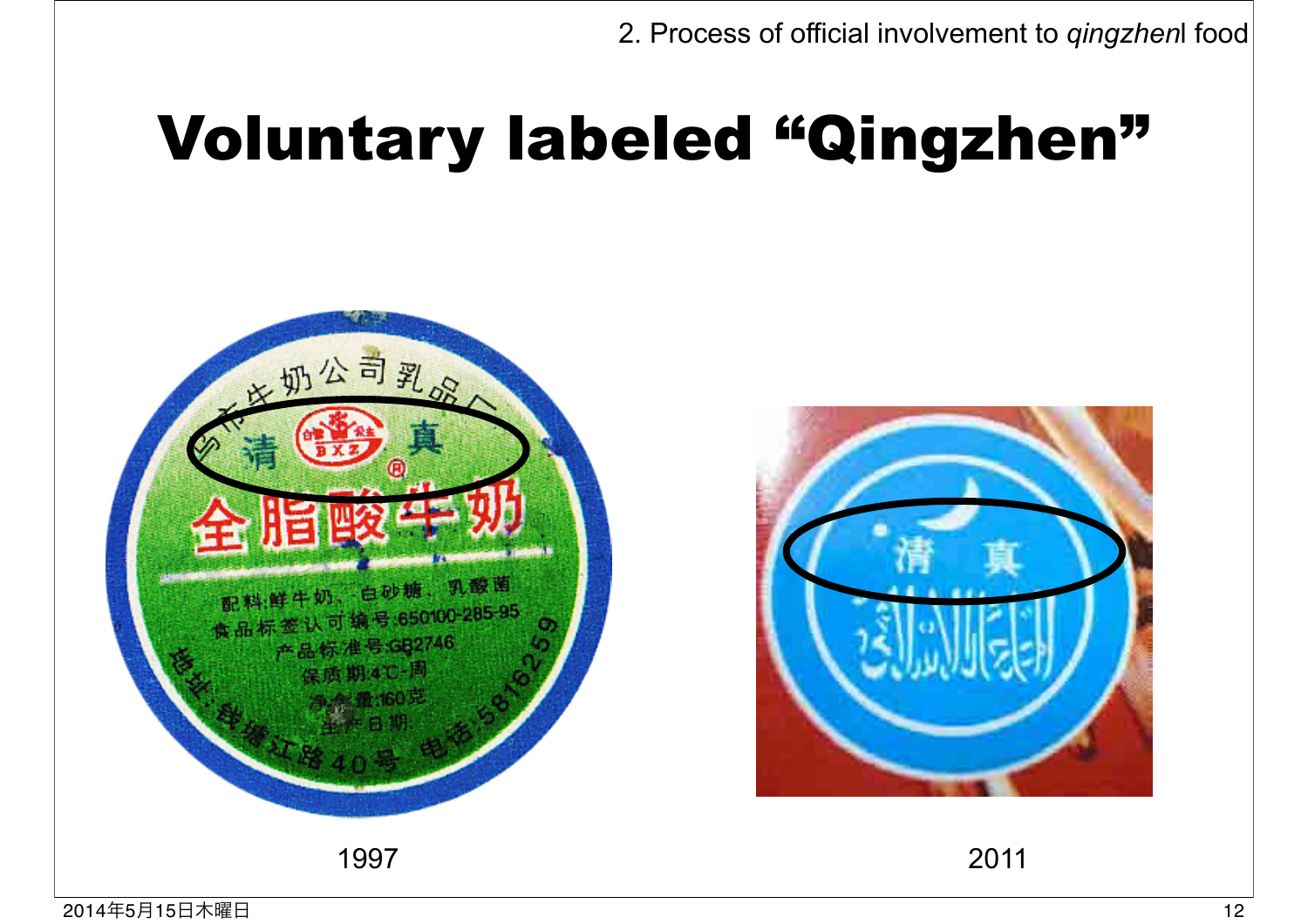## **Officially labeled "qingzhen"**

The name of certification body in **Chinese** 

"Halal" in Arabic

"Halal" in Alphabet

The name of certification body in Arabic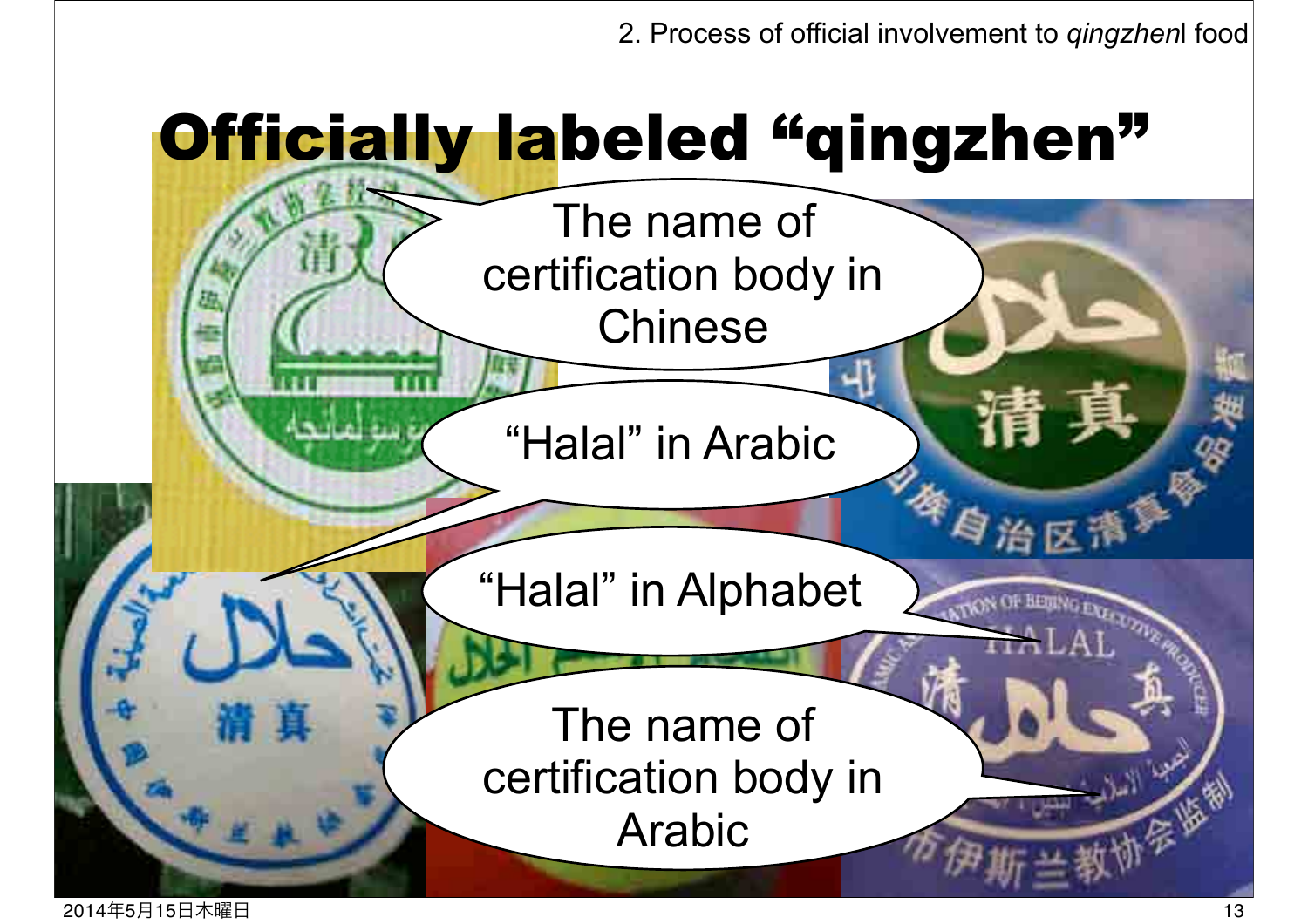3. Daily halal food practices and interpretations

## 3. 1. Characteristics of the research area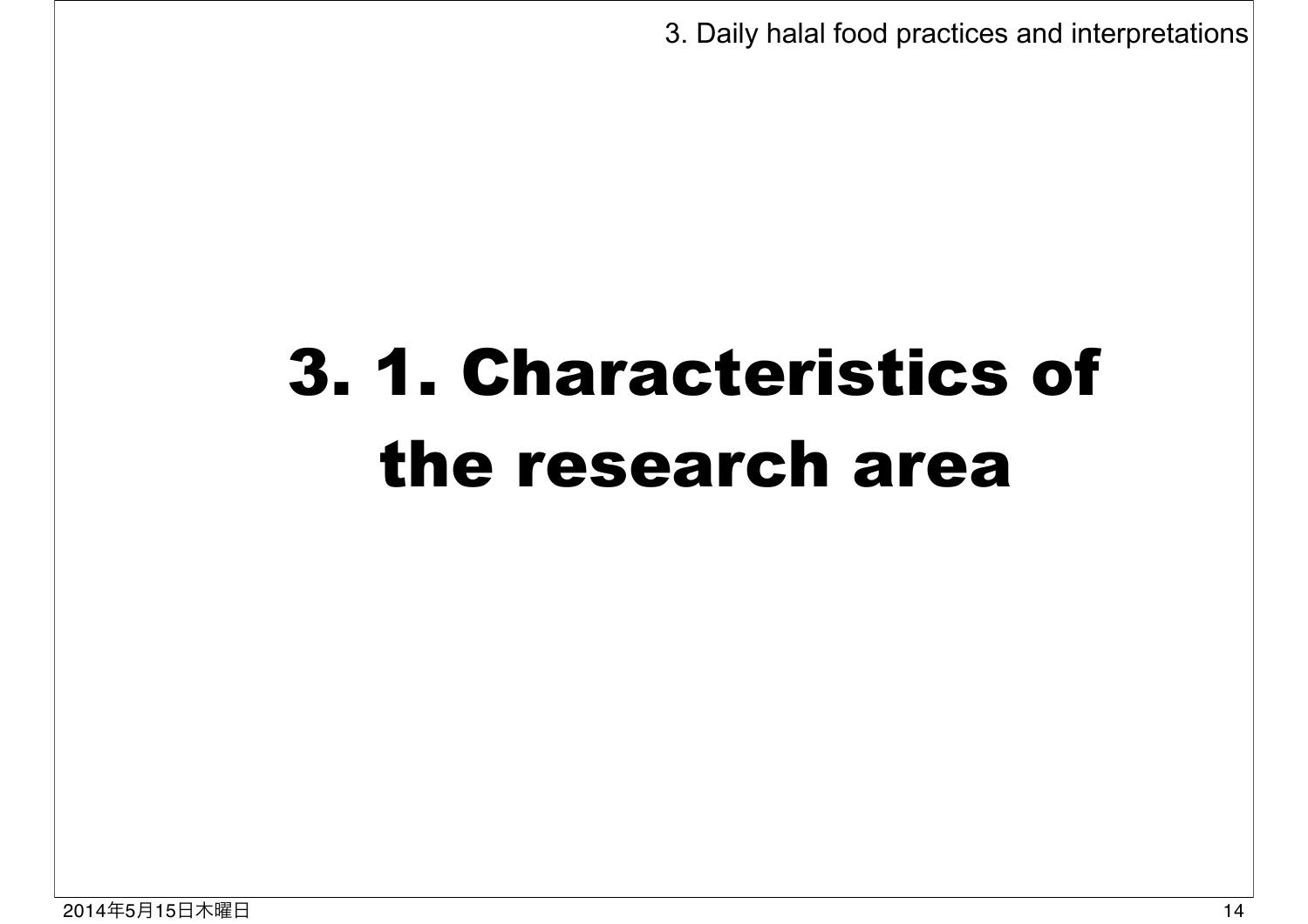# 3.2. Availability

- ๏ Single/Family, Married/Unmarried, living with family
- ๏ Cooking their own meals/dining out
- ๏ Options: Local food, *qingzhen* food (Northwestern local food/Arab food), Chinese vegetarian, seafood

### Familiarity, customs, and habit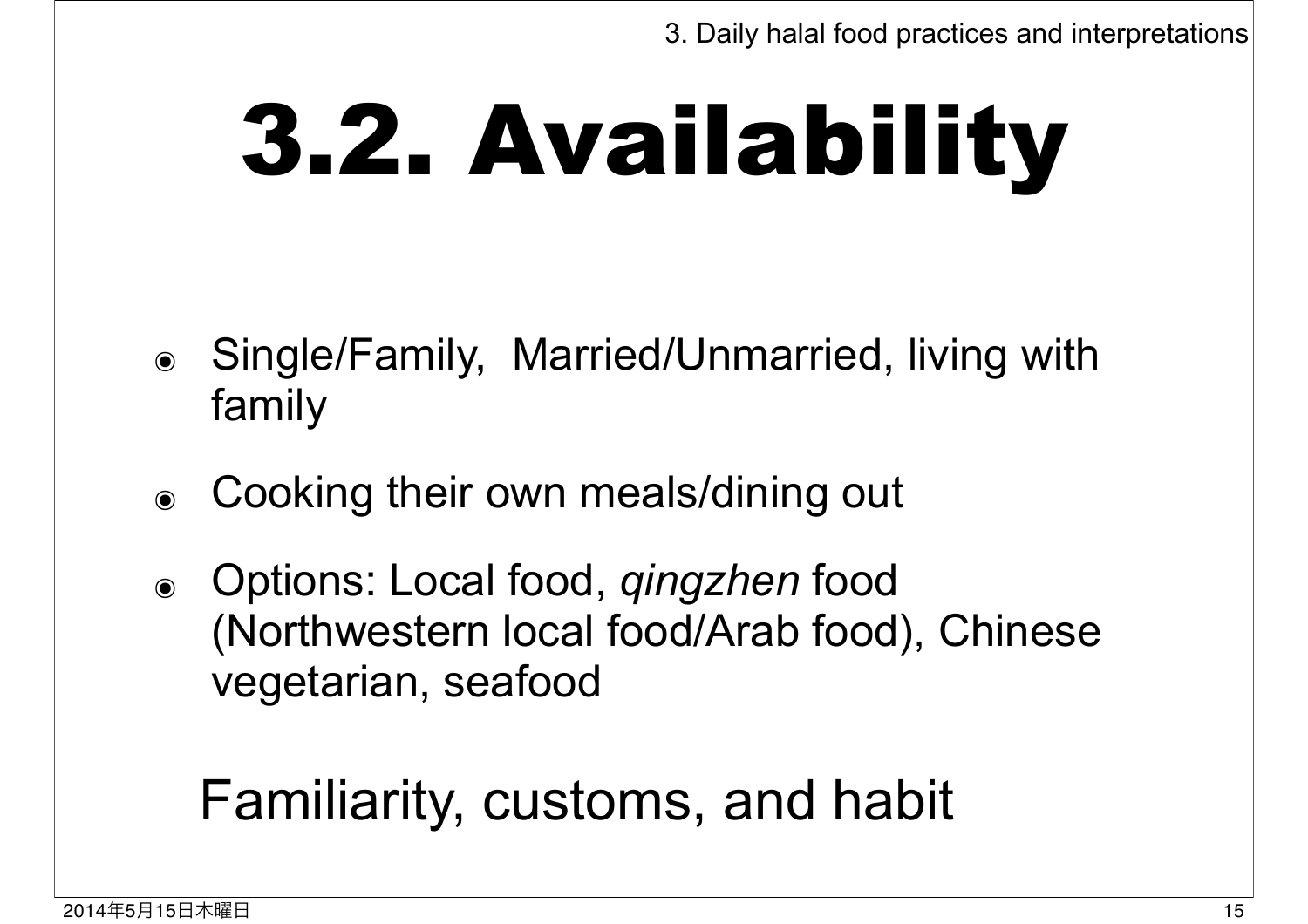## 3.2. Choice criteria

- ๏ Possibility of containing pork
- ๏ Possibility of containing animals
- ๏ Sign or label on food shops: *qingzhen*/halal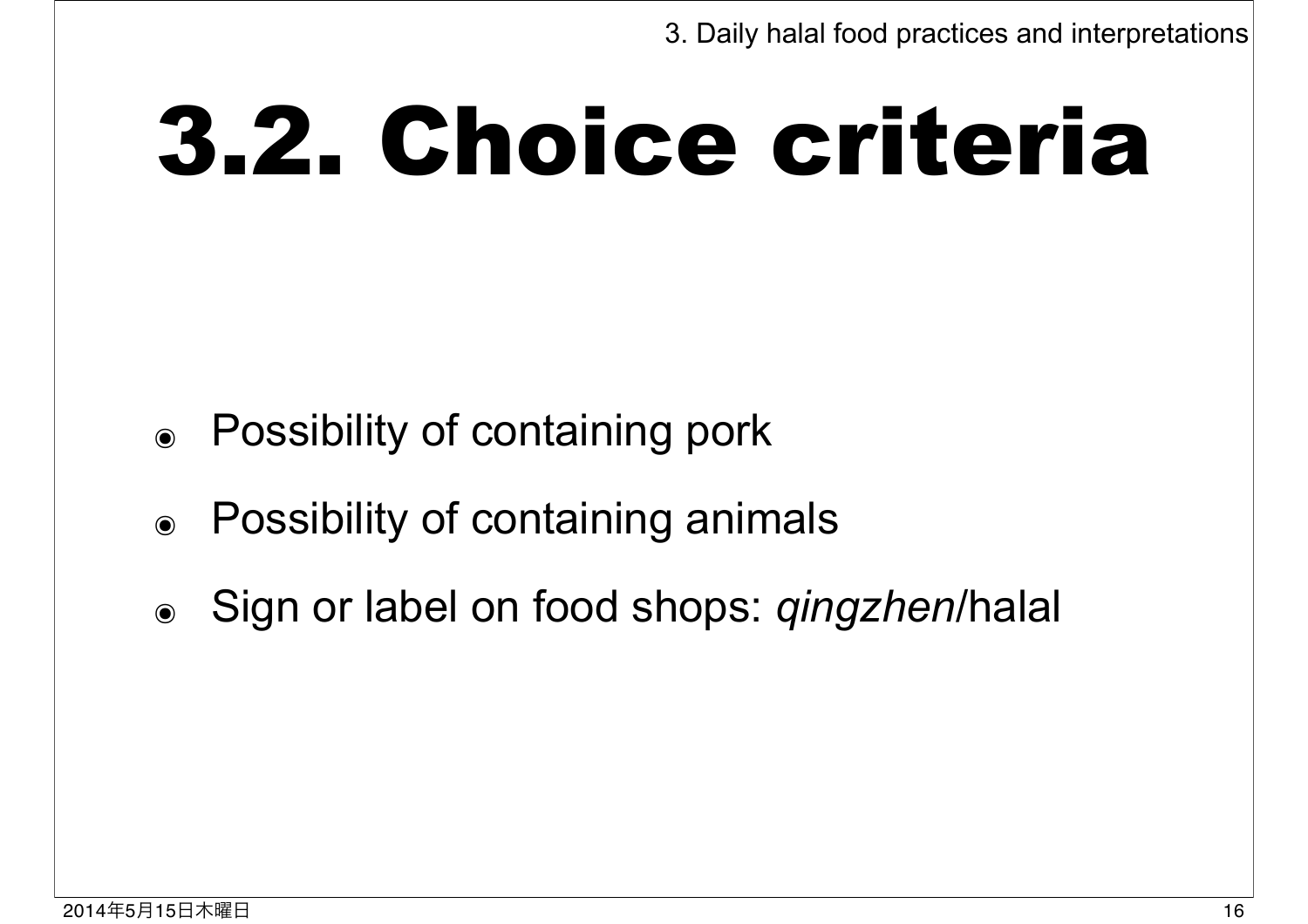## 3.3. Distributing halal food by individual courtesy

Few Muslim, no *qingzhen* food shop, few *qingzhen* or halal restaurants, no official rule for *qingzhen* food.

- **How to get halal food?**
- Muslim and restaurant's owner asks Imam for slaughtering
- One of my Hui informants, an Arabic translator, is distributing halal meat and ingredients for the convenience for muslims.



*"He is so honest, he is not for pursuit of gain, he doing that for us."* 

(March 2010, Muslim ower of Xinjiang restaurant)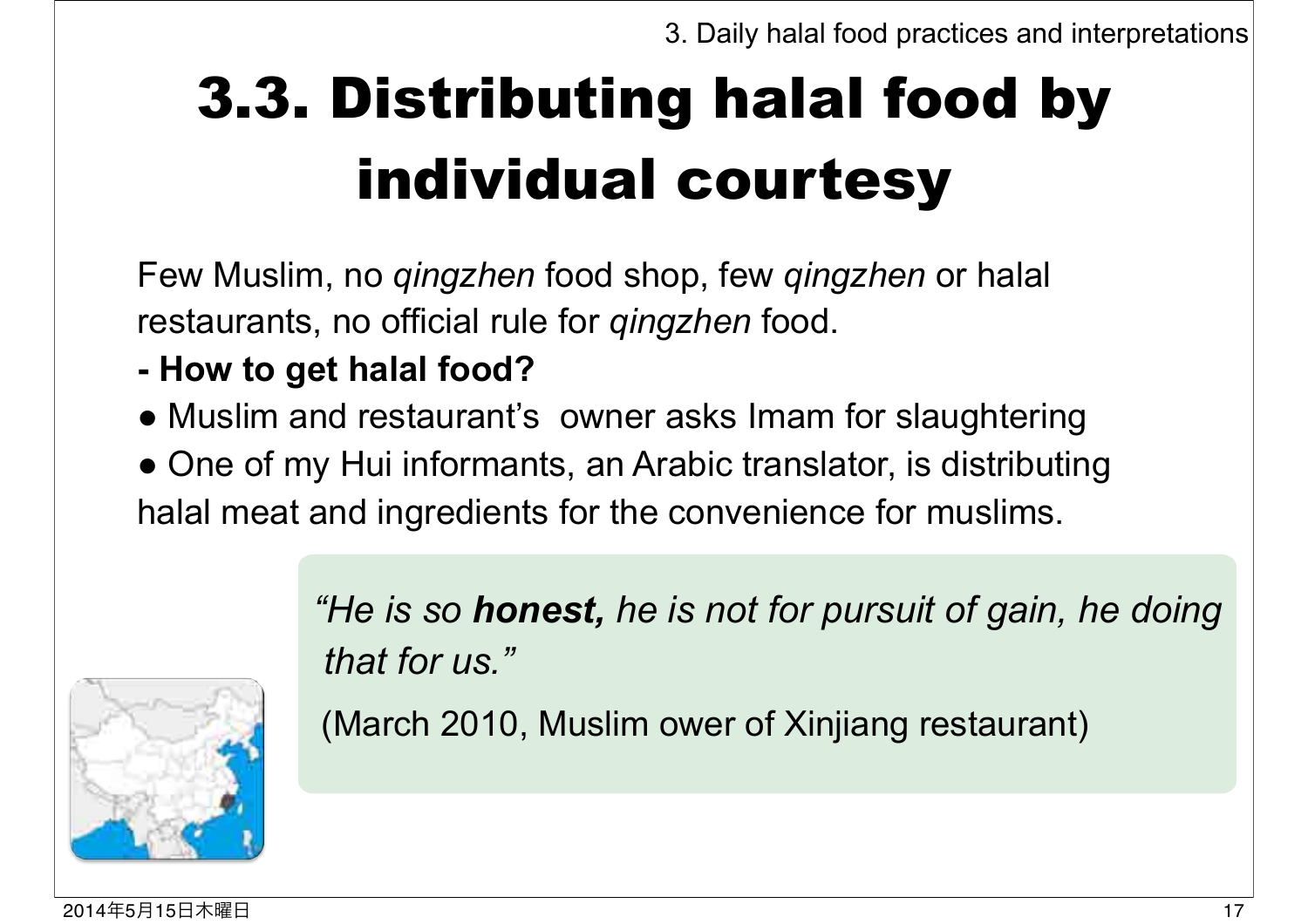## 3.4. Exchanging opinions about improper display

#### Removing improper display of *qingzhen* at a noodle shop owned by non-Muslim

- Imam explained what is halal for muslim, then non-Muslim owner agreed to remove the improper display.
- This occurred because of the previous muslim owner sold his shop with all its furnishings.

"Imam is excellent, the non-muslim owner is excellent but the previous muslim owner is wrong"

"that was the problem of the previous owner, he has no sense of responsibility".

http://www.2muslim.com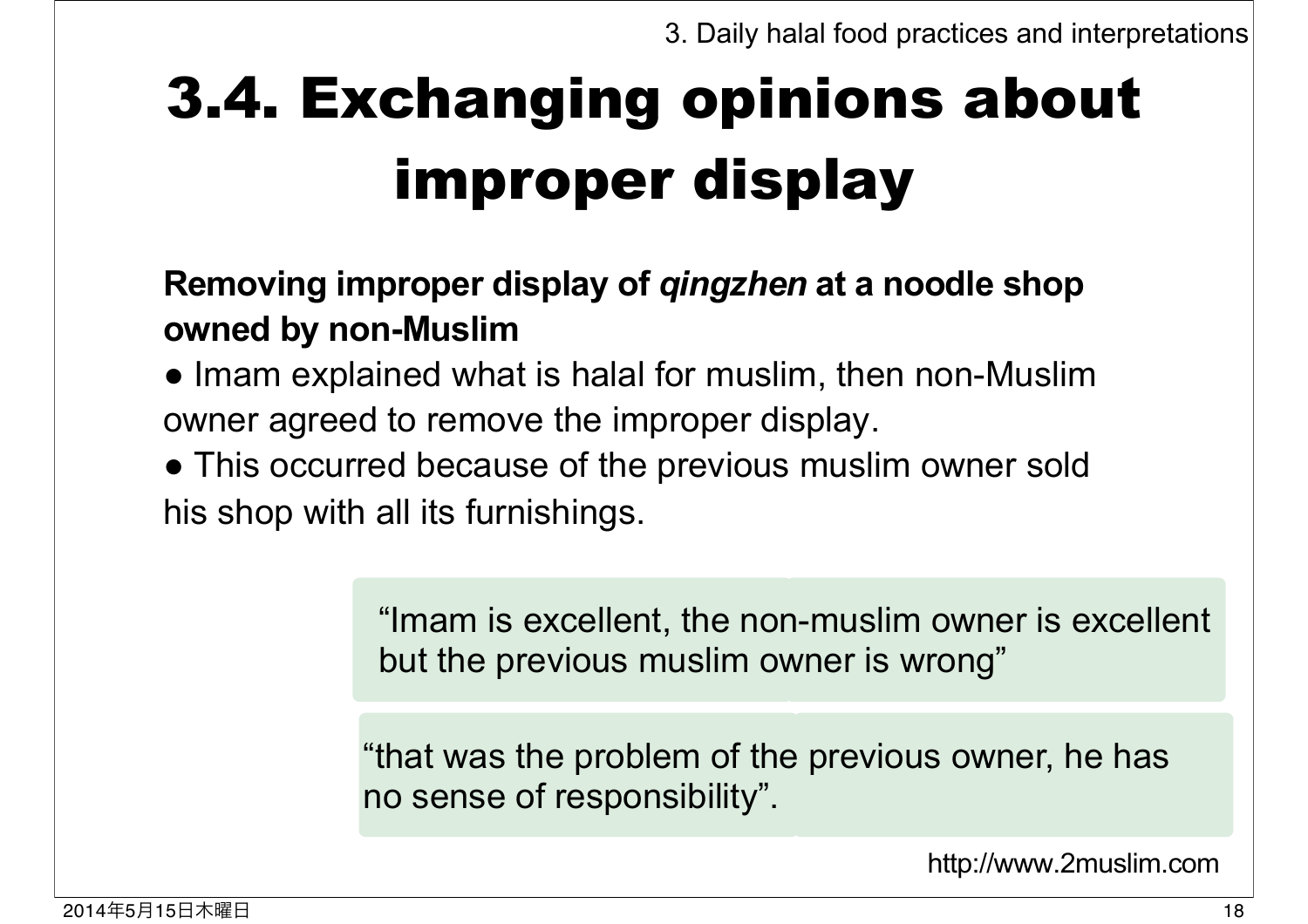## 4.1. Overlapping culinary image by non-Muslim Chinese

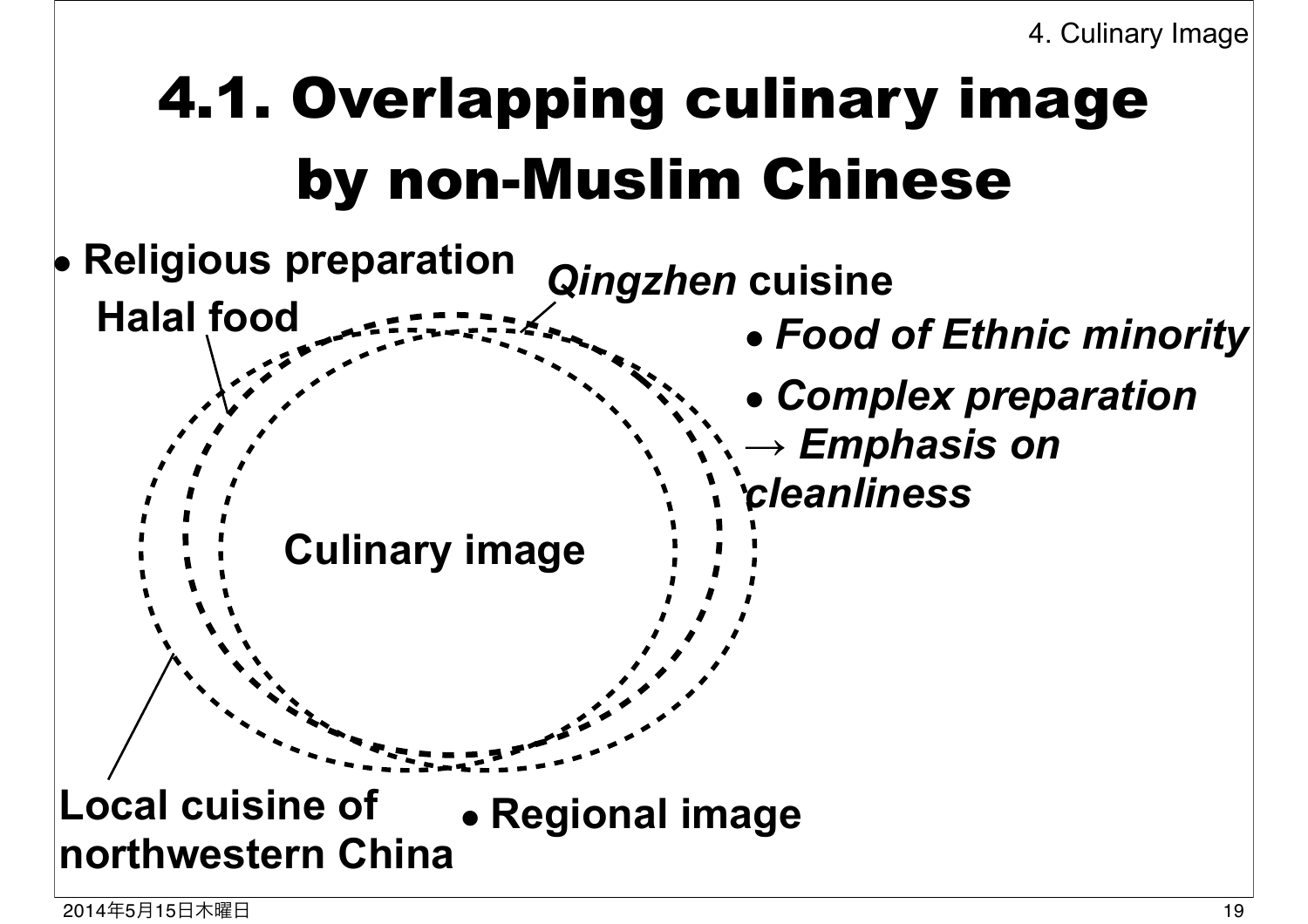

## "qingzhen" cuisine

- Wide sense: cuisine of **Muslim** ● **Religious**
- ๏ Narrow sense: cuisine of Hui minority
	- **Ethnic**
- ๏ Preparation: based on regional food and cooking method ● **Regional**
- ๏ Blank area of "traditional" classification of four or eight chinese cuisine  $\Leftrightarrow$  Northewst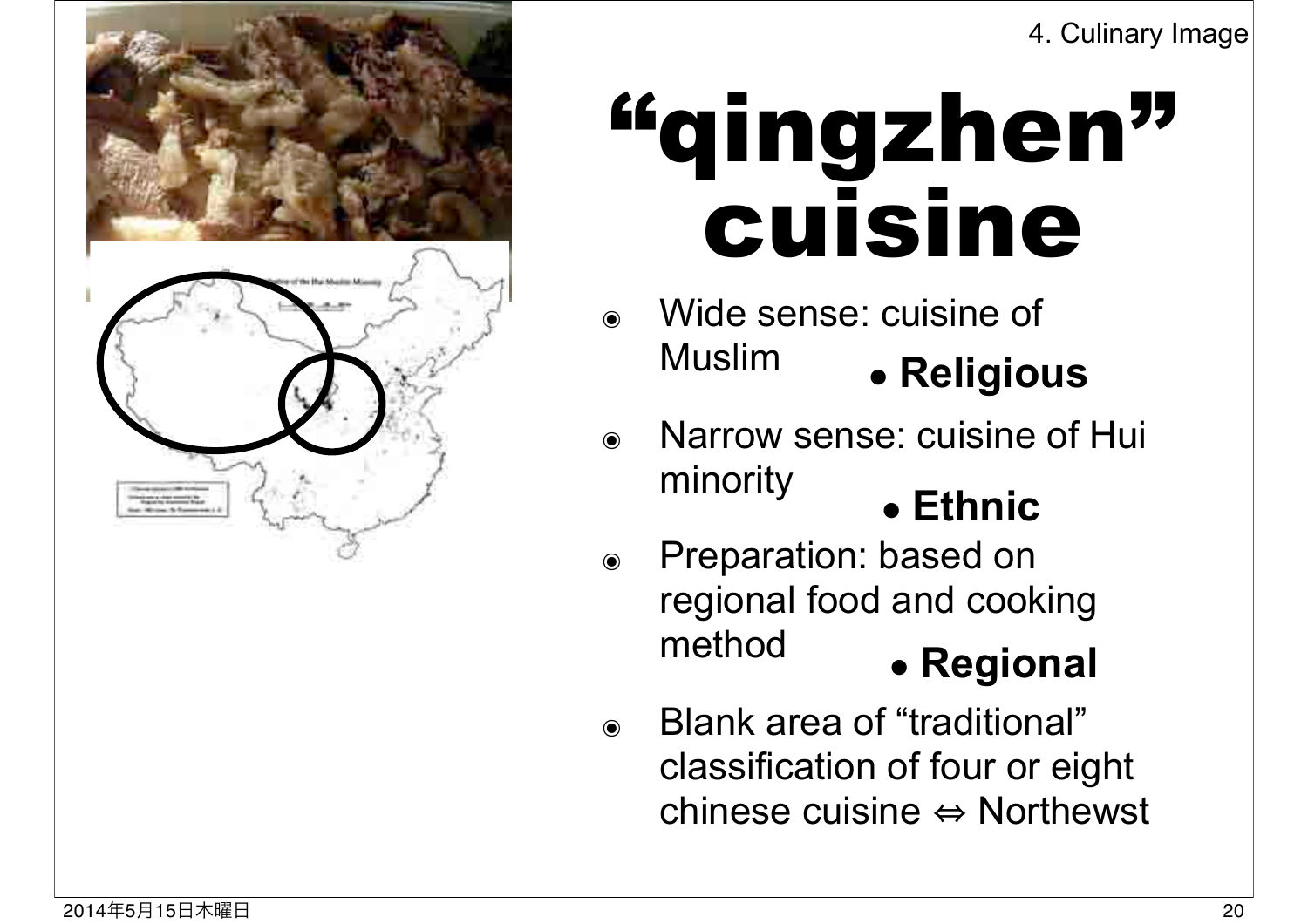#### Northwestern noodle

#### Muslim restaurant

Northwestern taste

#### Ethnic Speciality

2014年5月15日木曜日 21

**STAFFIED BUNEAU**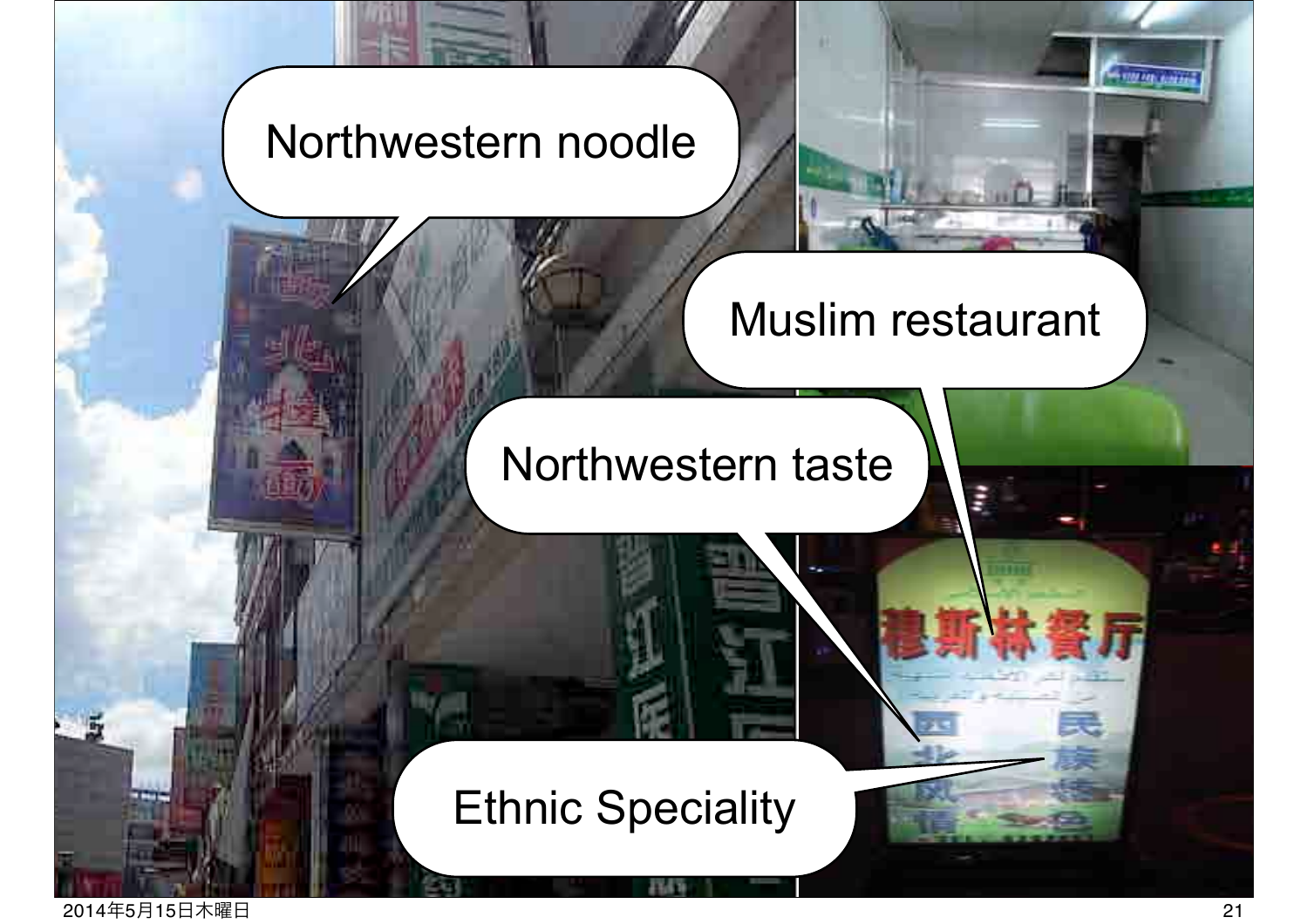4. Culinary Image

### 4.2. "non-qingzhen" local cuisine of west part of China



2014年5月15日木曜日 22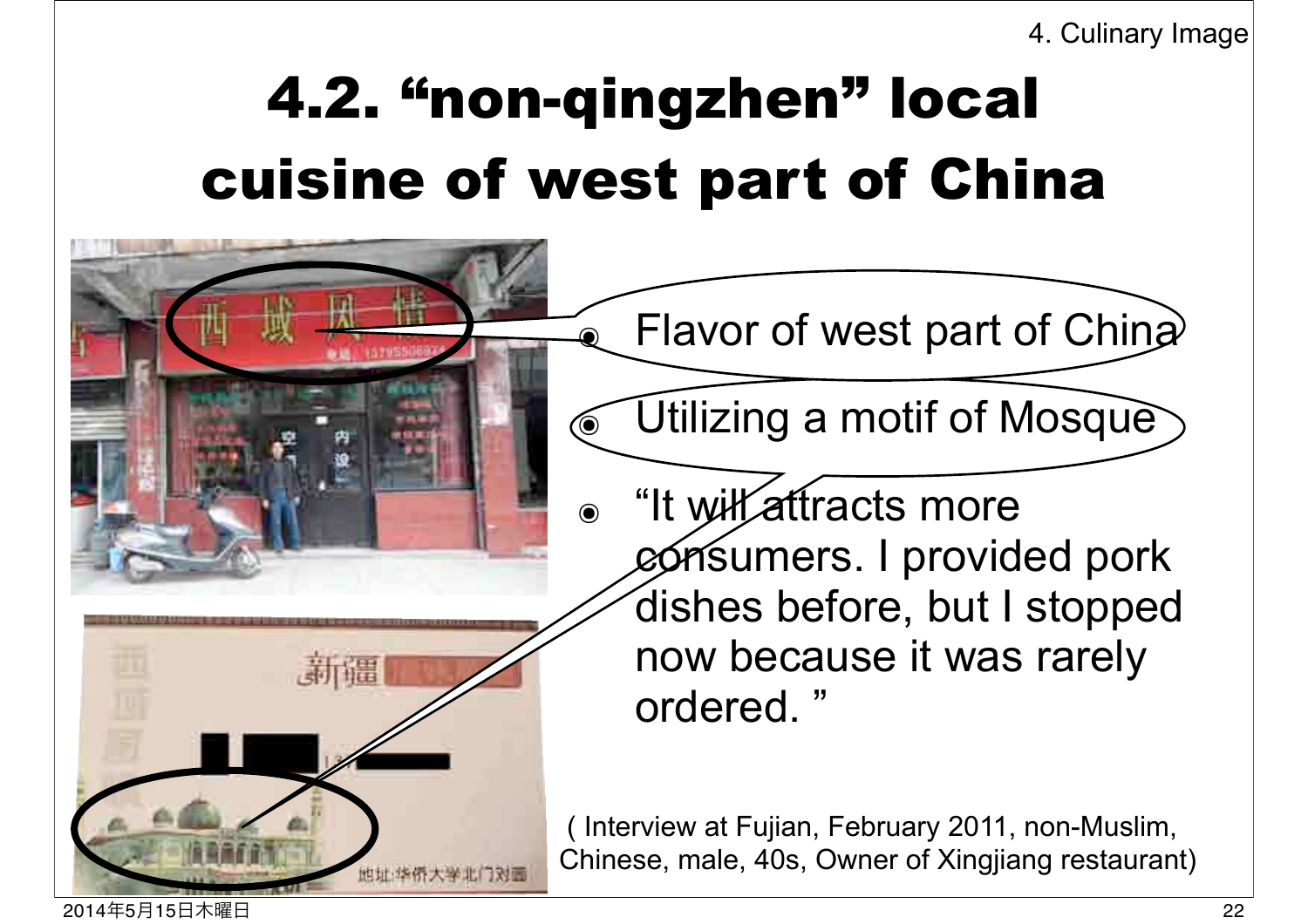## 4.3. Revaluing "qingzhen"

๏ "**Originally I don't like** *qinzhen*. Because when I visited the area such as Yunnan, where the Hui muslim population concentrated, I felt it was bad hygiene there…subsequently I come to know *qingzhen* is **clean and good**, more and more interested in *qingzhen*. I have joined MIHAS\* several times. At first I didn't expect lot, but gradually I come to convinced of there is **big chance**. Next October we will have *qingzhen* (halal) expo in Ningxia in China. I will invite you if you are interested!" distributor of agricultural products) \*MIHAS: Malaysian International Halal Showcase ( Interview at Kuala Lunpur, April 2011, non-Muslim, Chinese, male, 50s,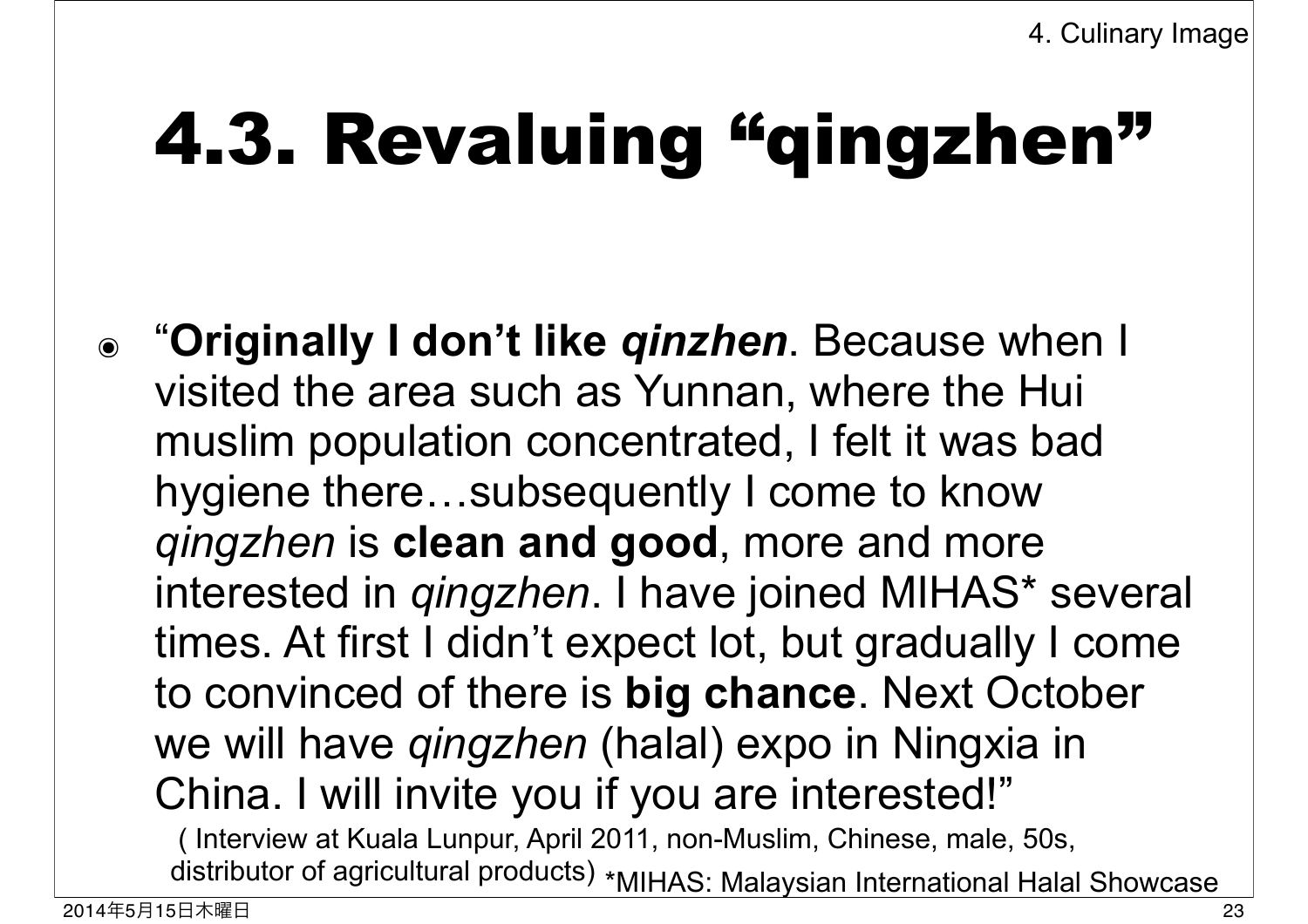## 4.3. Revaluing "qingzhen"

๏ " I have been to Tokyo, Aichi, Okinawa, Kyoto, Nikko, Sizuoka, and other cities in Japan. Japan should move positively (into halal market). Japanese products has **high standard** at the first place. It should fit naturally into *qingzhen*, also **high quality**. Perhaps Muslim population is not so large, *qingzhen* industry might hold promise of **future growth** also in Japan."

 ( Interview at Kuala Lunpur, April 2011, non-Muslim, Chinese, male, 50s, distributor of agricultural products)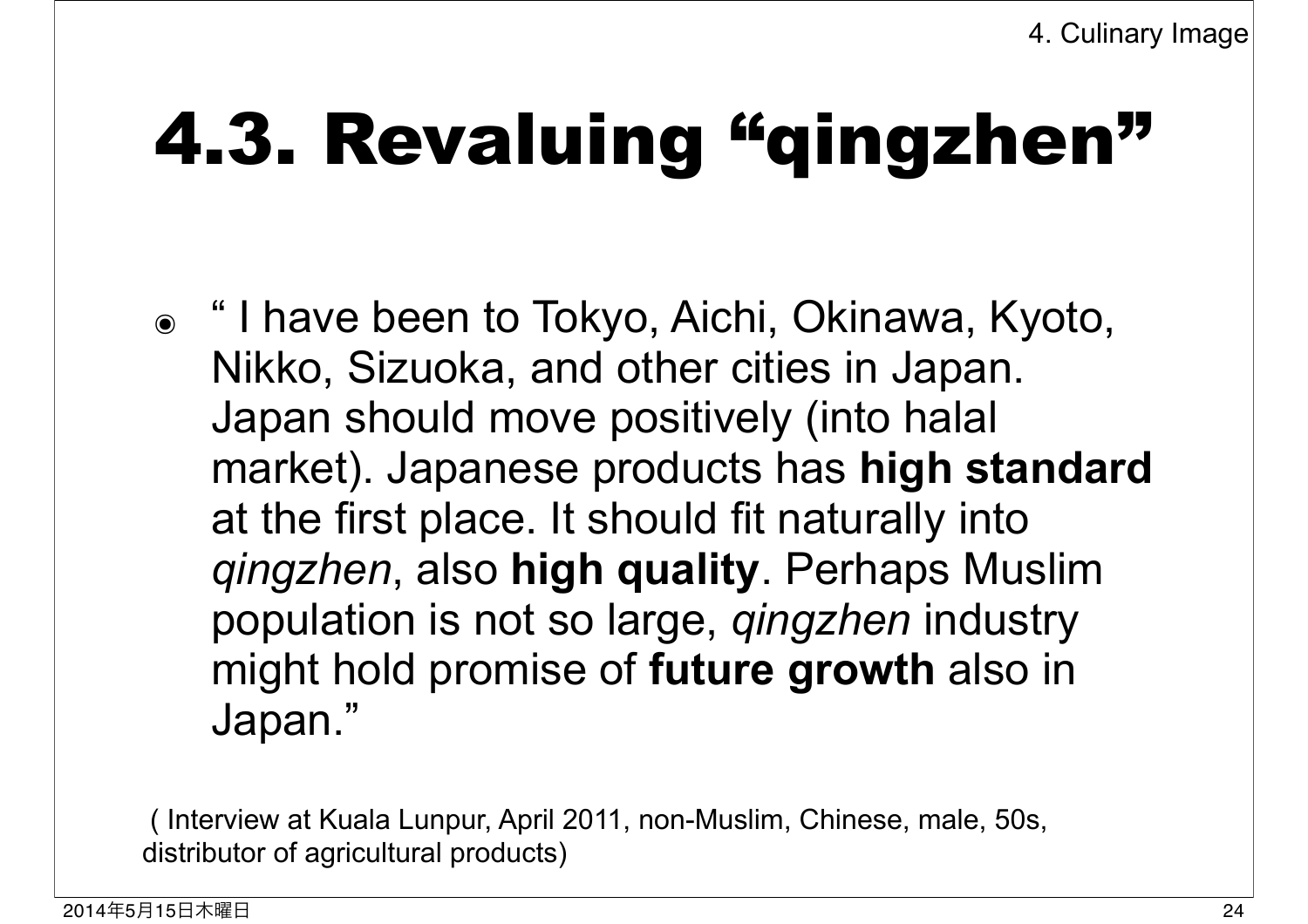## 5. Conclusion

- ๏ 1) The government regulation of *qingzhen* food facilitates the entry of various actors into *qingzhen* food business
- ๏ 2) Methods of *qingzhen* access suggest that Muslim Chinese prioritize service providers' honesty and responsibility.
- ๏ 3) The overlapping culinary image of *qingzhen* and local cuisine in Northwest part of China influences the marketing of and access to *qingzhen* in the country.
- ๏ 4) Non-Muslim Chinese have recently come to associate *qingzhen* with positive values, such as cleanliness, high quality, and economic potential.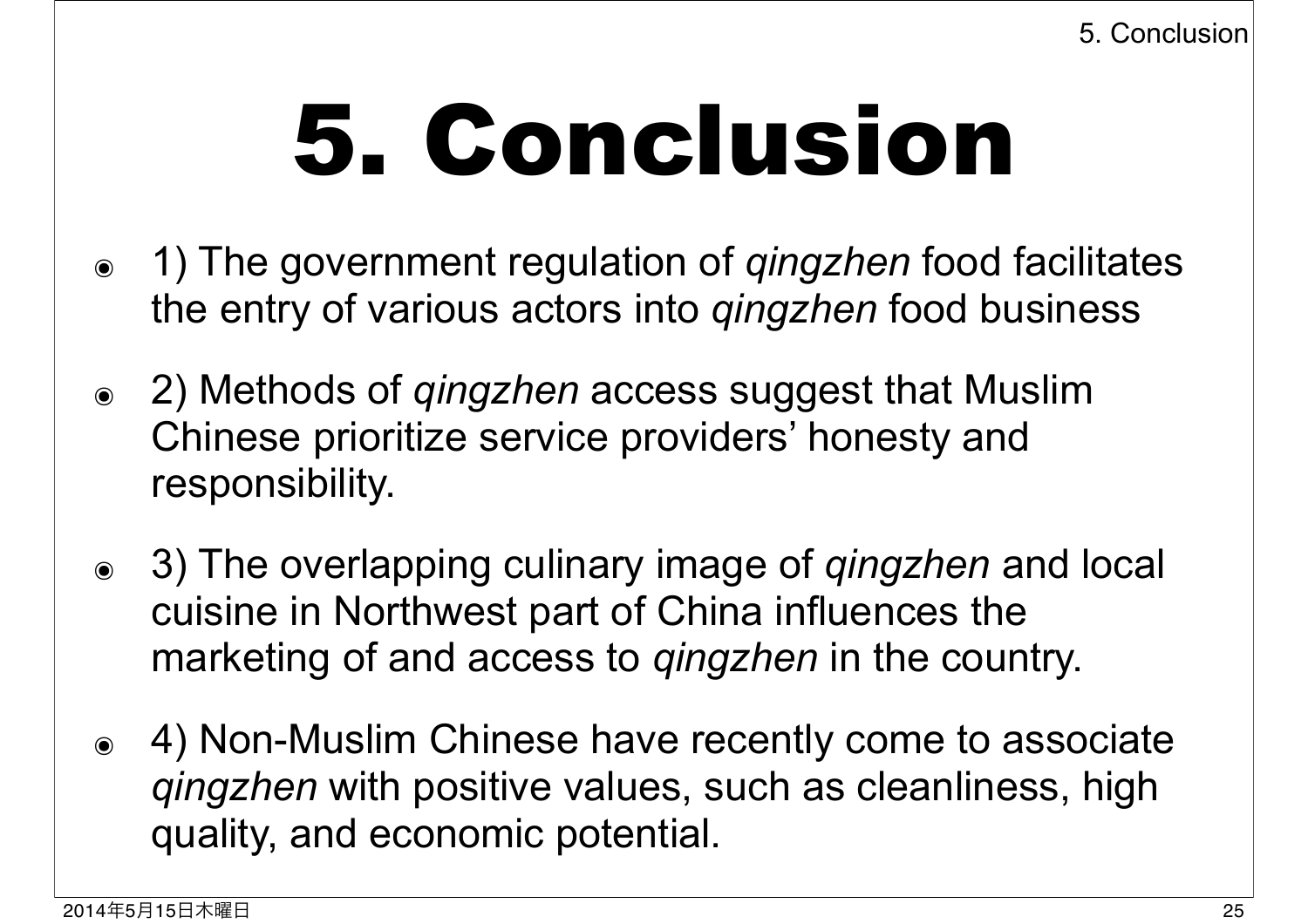### References

#### Al-Qaradawi, Yusuf

 1994 *The Lawful and the Prohibited in Islam* [Al-Halal Wal Haram Fil Islam]. (trans.) Kamal El-Helbawy et al., Indiana: American Trust Publication.

#### Appadurai, Arjun

 1988 'How to make a National Cuisine: Cookbooks in contemporary India', *Comparative Studies of Society and History*, 30(1): 3-24.

Bergeaud-Blackler, Florence and Bruno Bernard

2010 *Comprendre le Halal*, Belgique: Edi. pro.

Broomhall, Marshall

1987 *Islam in China.* London: Darf Publishers (1910 Islam in China. London: Morgan & Mission).

Fischer, Johan

2011 *Halal Frontier: Muslim Consumers in a Globalized Market*. New York: Palgrave Macmillan.

2012 'Branding Halal: A photonograhic essay on global Muslim Markets', *Anthropology Today*, 23(4): 18-21

Ge, Zhong Xing ed.

 2005 *Development of Qingzhen food industry: theory and measures* (葛忠興主編『清真食品産業発展: 理論与対策』北 京: 民族出版社). Beijing: Minzu Chubanshe.

#### Gillette, Maris Boyd

 2000 *Between Mecca and Beijing: Modernization and Consumption among Urban Chinese Muslims.* California: Stanford University Press.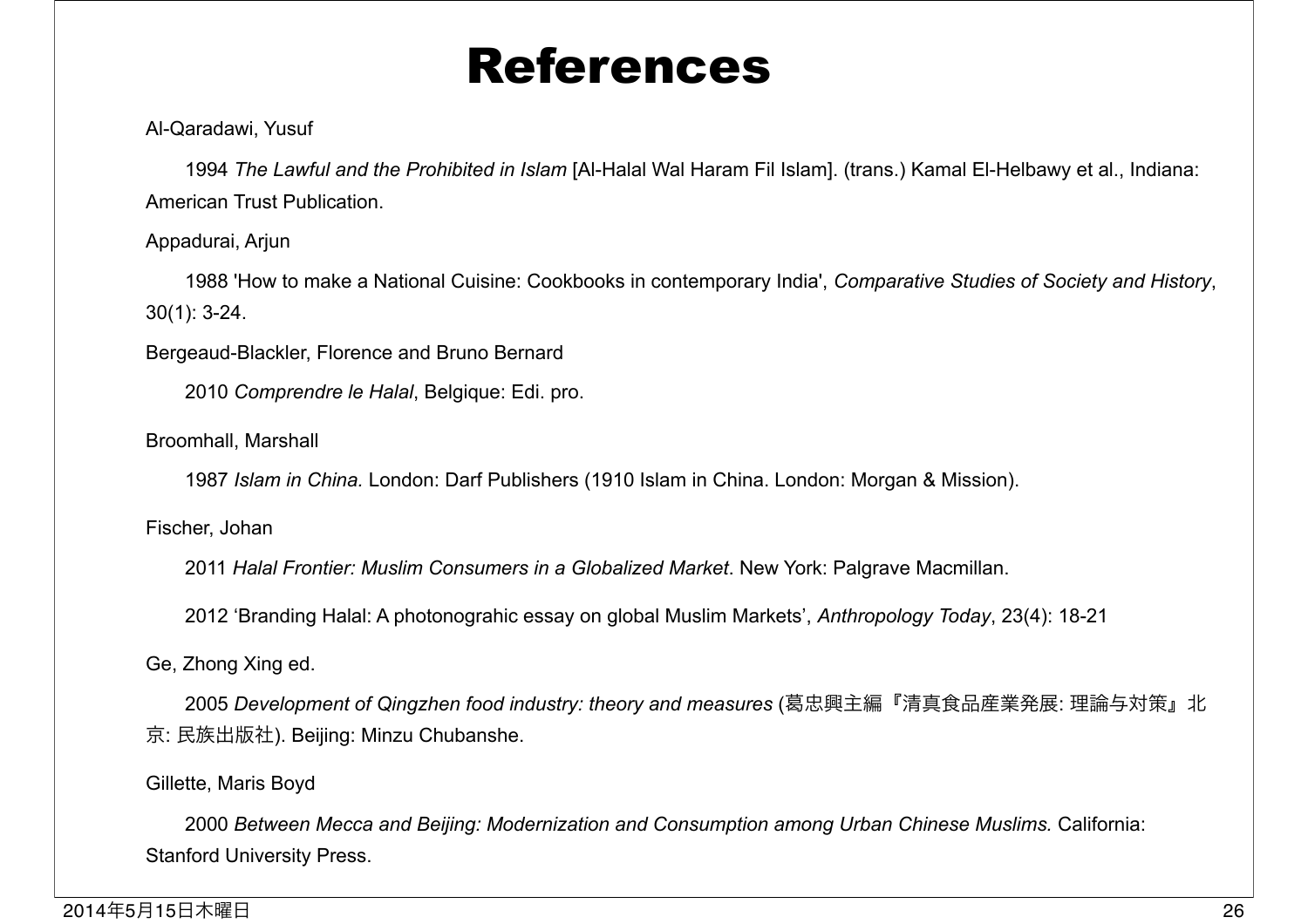#### References

Guojia Minzu Shiwu Weiyuanhui Zhengce Faguisi bian

 2006 *Domestic and International Regulations for Halal Food Management* (国家民族事務委員会政策法規司編『国内外清 真食品管理法律法規和政策匯編』北京: 法律出版社). Beijing: Falu Chubanshe.

Riaz, Mian and Muhammad M. Chaudry

2004 *Halal Food Production*. Boca Raton: CRC Press.

Sai, Yukari

 2013a *Chinese and Islamic Food Culture on the Table: Food and Eating Field Notes in Fujian, China* (砂井紫里『食卓から 覗く中華世界とイスラーム: 福建のフィールドノートから』). Tokyo: Mekong.

 2013b 'Multiple voices and practices in Halal food and eating'(砂井紫里「食のハラールをめぐる多様な声と実践」『ワセ ダアジアレビュー』), *Waseda Asia Review*, 14: 82-85.

 2014 'Halal and Qingzhen in China'(「中国におけるハラールと清真」砂井紫里編『食のハラール』早稲田大学アジア・ム スリム研究所), In *Halal Food in Various Cultural Contexts,* Sai, Yukari ed. Tokyo: Institute for Asian Muslim Studies, Waseda University.

Sato, Shohei

2013 'The sportification of Judo: global convergence and evolution', *Journal of Global History*, 8: 299-317.

Suzuki, Ken

 1997 'Islamic law in China' (鈴木賢「中国のイスラム法」)千葉正士編『アジアにおけるイスラーム法の移植』成文堂). In *Transplanting Islamic Law in Asia* , Chiba Seiji ed. Tokyo: Seibundo, pp.39-103.

Swislocki, Mark

2009 *Culinary Nostalgia: Regional food culture and the urban experience in Shanghai*, Stanford University Press.